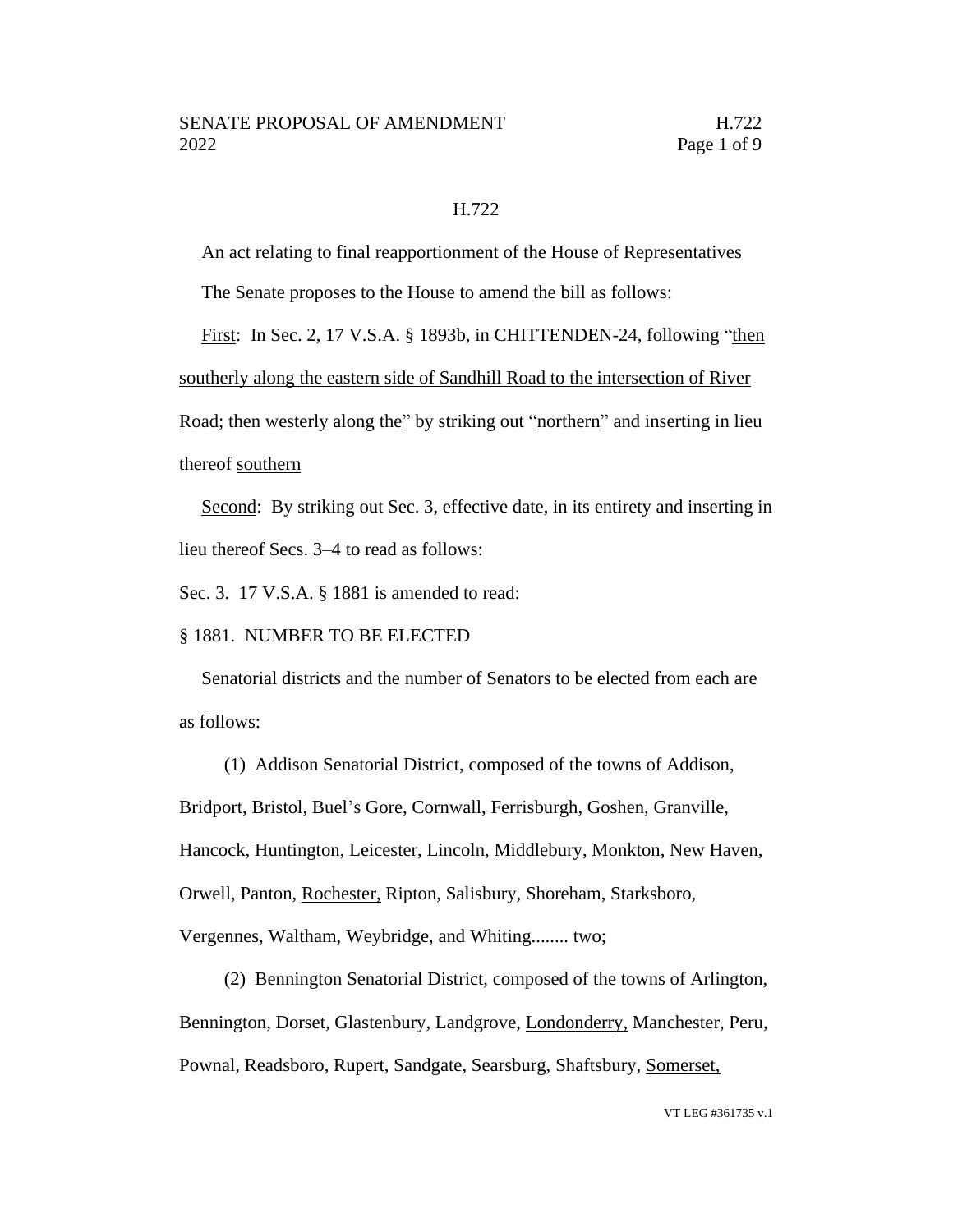Stamford, Stratton, Sunderland, Wilmington, Winhall, and Woodford........ two;

(3) Caledonia Senatorial District, composed of the towns of Barnet, Bradford, Burke, Danville, Fairlee, Groton, Hardwick, Kirby, Lyndon, Newark, Newbury, Orange, Peacham, Ryegate, St. Johnsbury, Sheffield, Stannard, Sutton, Topsham, Walden, Waterford, West Fairlee, and Wheelock................ two one;

(4) Chittenden Chittenden-Central Senatorial District, composed of towns of Bolton, Burlington, Charlotte, Essex, Hinesburg, Jericho, Milton, Richmond, St. George, Shelburne, South Burlington, Underhill, Westford, Williston, and Winooski the city of Winooski, that portion of the town of Essex not included in Chittenden-North Senatorial District, that portion of the town of Colchester not included in Grand Isle Senatorial District, and that portion of the city of Burlington encompassed within a boundary beginning at the point where the eastern boundary line of the city of Burlington intersects with the South Burlington Recreation Path; then westerly along the northern side of the boundary between the South Burlington Recreation Path and the Burlington Country Club to where the South Burlington Recreation Path turns north; then continuing westerly along the northern side of the property boundary of the Burlington Country Club to the property boundary line between 544 South Prospect Street and 500 South Prospect Street; then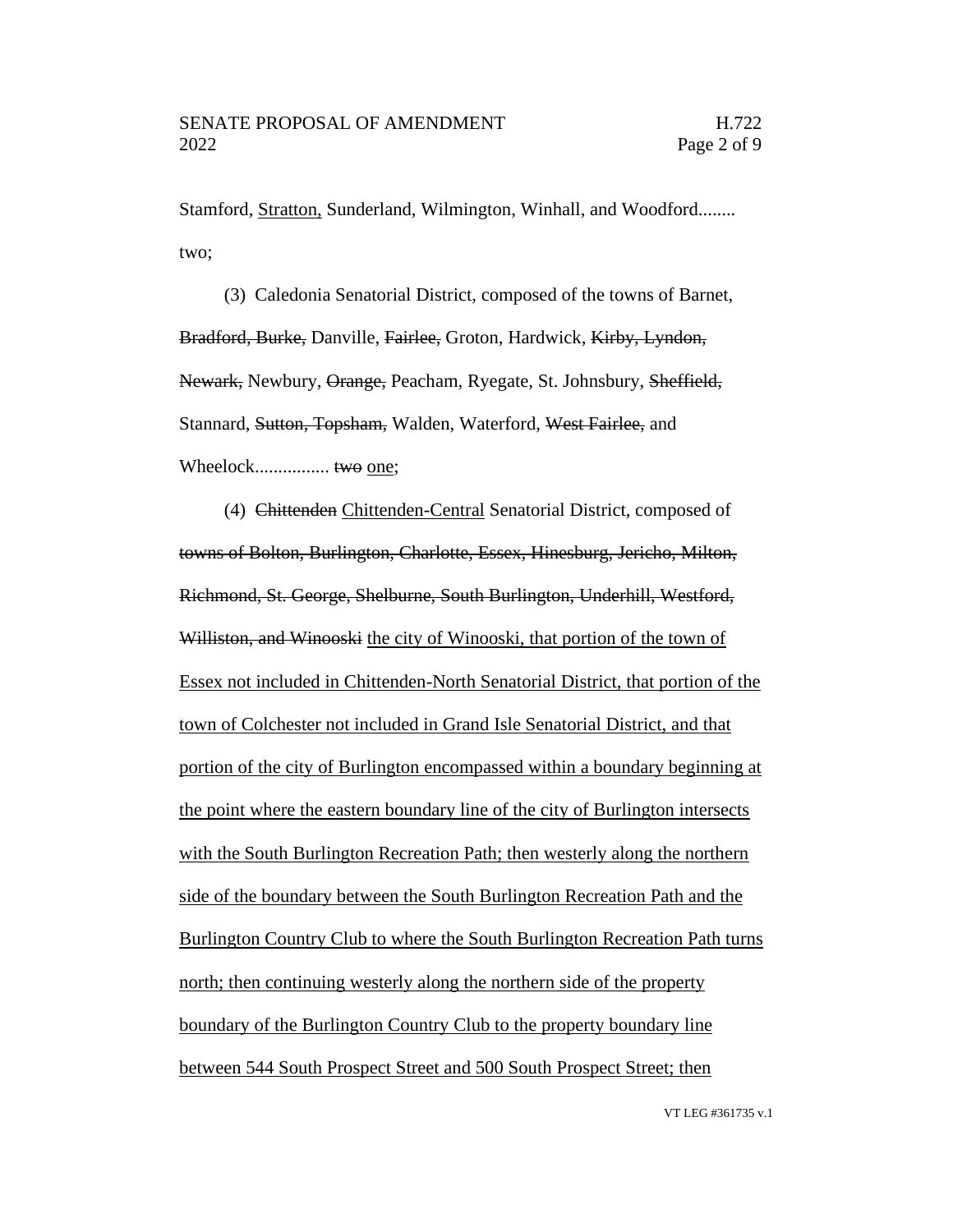westerly along the northern side of the property line between 544 South Prospect Street and 500 Prospect Street to where it intersects with South Prospect Street; then northerly along the eastern side of the centerline of South Prospect Street to the intersection of Cliff Street; then westerly along the northern side of the centerline of Cliff Street to the intersection of U.S. Route 7; then briefly northerly along the eastern side of the centerline of U.S. Route 7 to the intersection of Spruce Street; then westerly along the northern side of the centerline of Spruce Street to the intersection of South Union Street; then northerly along the eastern side of the centerline of South Union Street to the intersection of Adams Street; then westerly along the northern side of the centerline of Adams Street to the intersection of South Winooski Avenue; then northerly along the eastern side of the centerline of South Winooski Avenue to the intersection of Maple Street; then westerly along the northern side of the centerline of Maple Street to the end of Maple Street; then continuing on a line due west across Lake Champlain to the boundary of the city of South Burlington in Lake Champlain; then northerly along the city line of South Burlington in Lake Champlain and continuing along the city line of South Burlington as it follows the eastern shore of Lake Champlain to the boundary of the town of Colchester; then northerly and then southeasterly along the town line of Colchester to the boundary of the city of Winooski; then southeasterly along the city line of Winooski to the boundary of the city of South Burlington;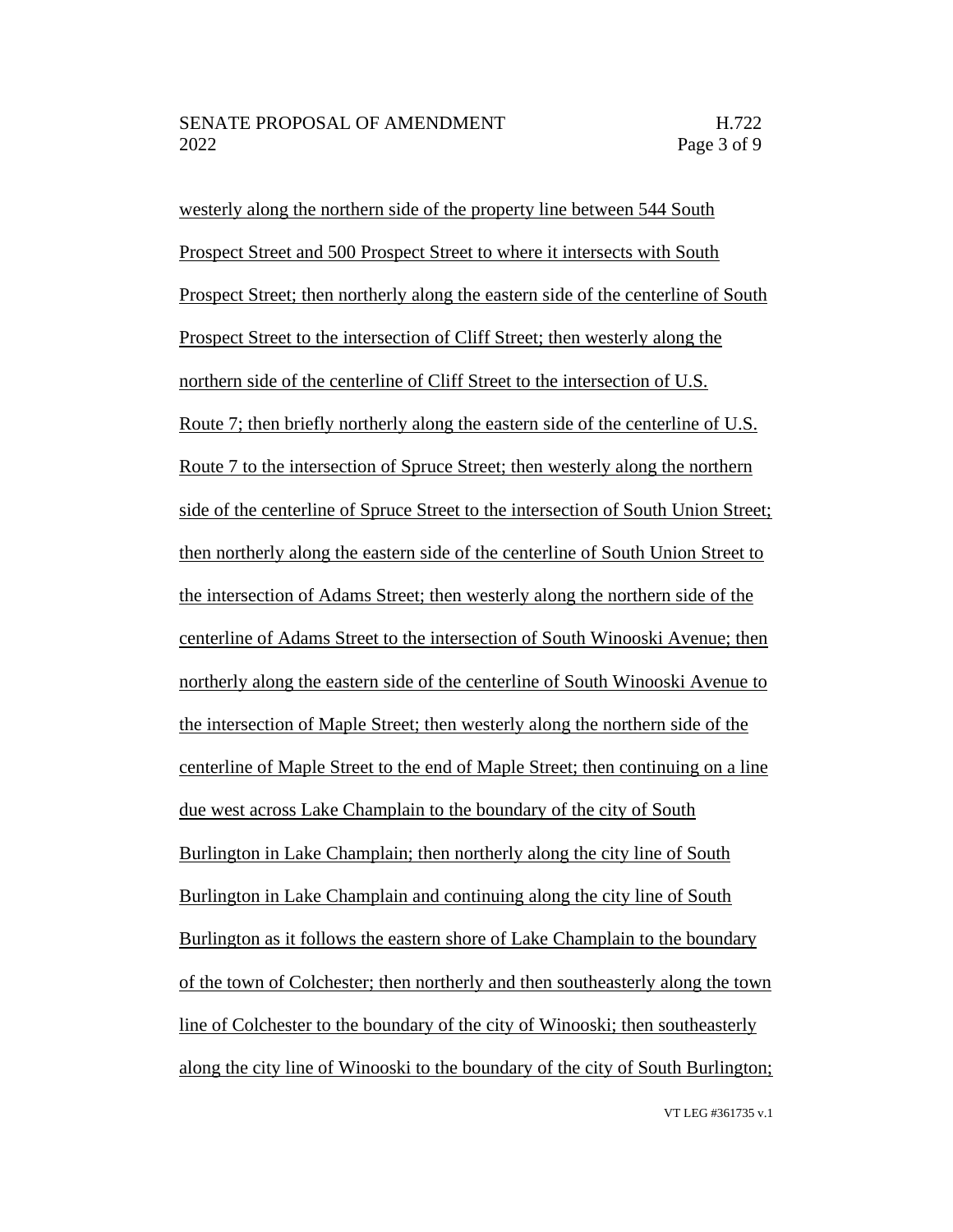then southwesterly along the city line of South Burlington to the point of beginning......... six three;

(5) Chittenden-North Senatorial District, composed of towns of Fairfax, Milton, Westford, and that portion of the town of Essex encompassed within a boundary beginning at the point where the western boundary line of the town of Essex intersects with VT Route 2A; then southerly along the eastern side of the centerline of VT Route 2A to the intersection of Gentes Road; then briefly easterly along the northern side of the centerline of Gentes Road to where it intersects with the railroad tracks before Lamore Road; then southerly along the eastern side of the railroad tracks to where they intersect with VT Route 289; then southeasterly along the northeastern side of the centerline of VT Route 289 to the intersection of Upper Main Street; then northeasterly along the northwestern side of the centerline of Upper Main Street to the intersection of Center Road; then easterly along the northern side of the centerline of Center Road to the intersection of Jericho Road; then southeasterly along the northeastern side of the centerline of Jericho Road to the intersection of Allen Martin Drive; then southwesterly along the southeastern side of the centerline of Allen Martin Road to the intersection of Sandhill Road; then southerly along the eastern side of Sandhill Road to the intersection of River Road; then westerly along the southern side of the centerline of River Road to where it intersects with Alder Brook; then southerly along the eastern side of Alder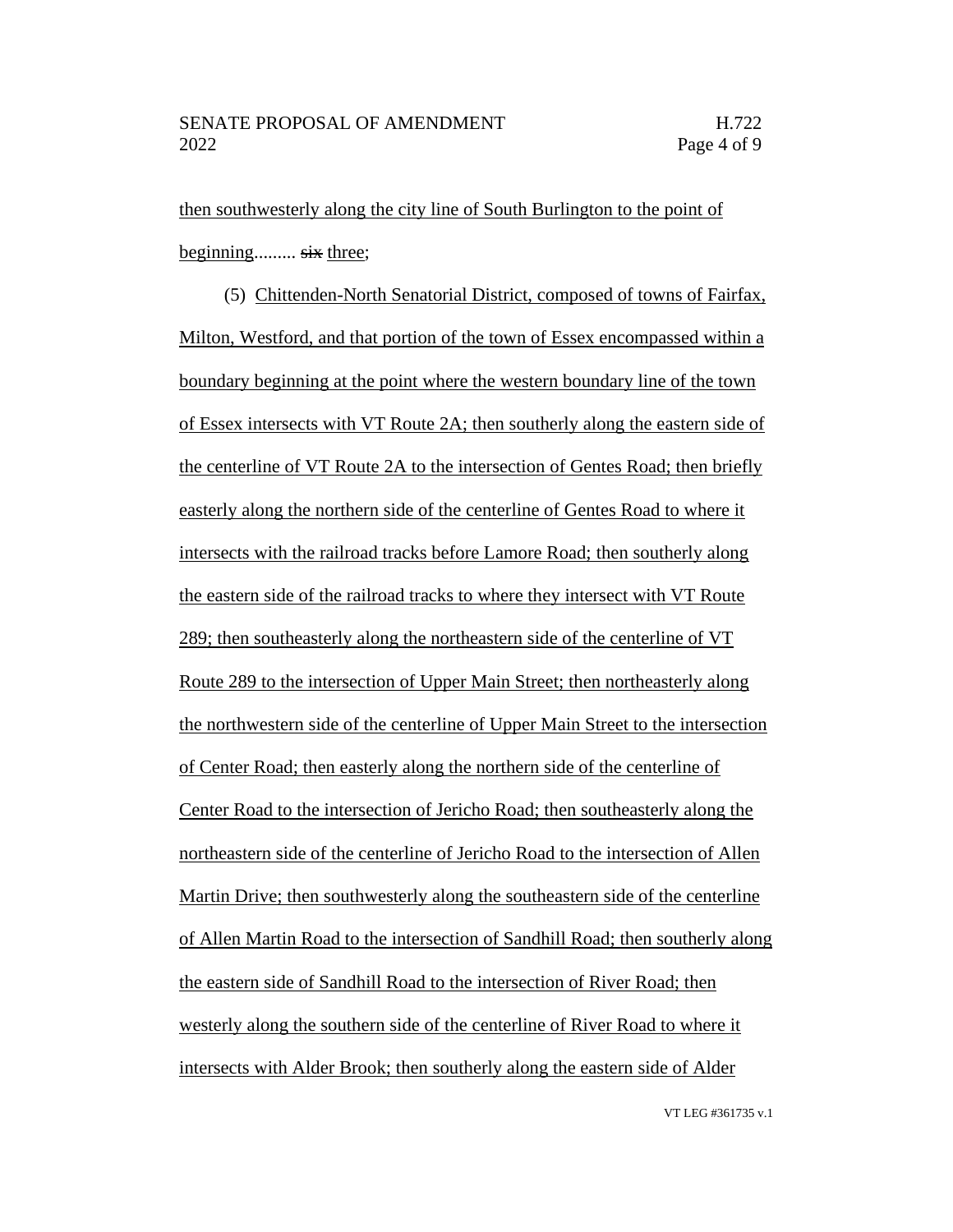Brook to the boundary of the town of Williston; then easterly along the town line of Williston to the boundary of the town of Jericho; then northeasterly along the town line of Jericho to the boundary of the town of Westford; then westerly along the town line of Westford to the boundary of the town of Colchester; then southerly along the town line of Colchester to the point of beginning……….. one;

(6) Chittenden-Southeast Senatorial District, composed of towns of Bolton, Charlotte, Hinesburg, Jericho, Richmond, Shelburne, South Burlington, St. George, Underhill, Williston, and that portion of the city of Burlington not included in Chittenden-Central Senatorial District……. three;

(7) Essex-Orleans Essex Senatorial District, composed of the towns of Albany, Averill, Avery's Gore, Barton, Bloomfield, Brighton, Brownington, Brunswick, Canaan, Charleston, Concord, Coventry, Craftsbury, Derby, East Haven, Ferdinand, Glover, Granby, Greensboro, Guildhall, Holland, Irasburg, Jay, Kirby, Lemington, Lewis, Lowell, Lunenburg, Lyndon, Maidstone, Montgomery, Morgan, Newport City, Newport Town, Norton, Richford, Troy, Victory, Warner's Grant, and Warren Gore, Westfield, Westmore, and Wolcott................ two one;

(6)(8) Franklin Senatorial District, composed of the towns of Alburgh, Bakersfield, Berkshire, Enosburgh, Fairfax, Fairfield, Fletcher, Franklin,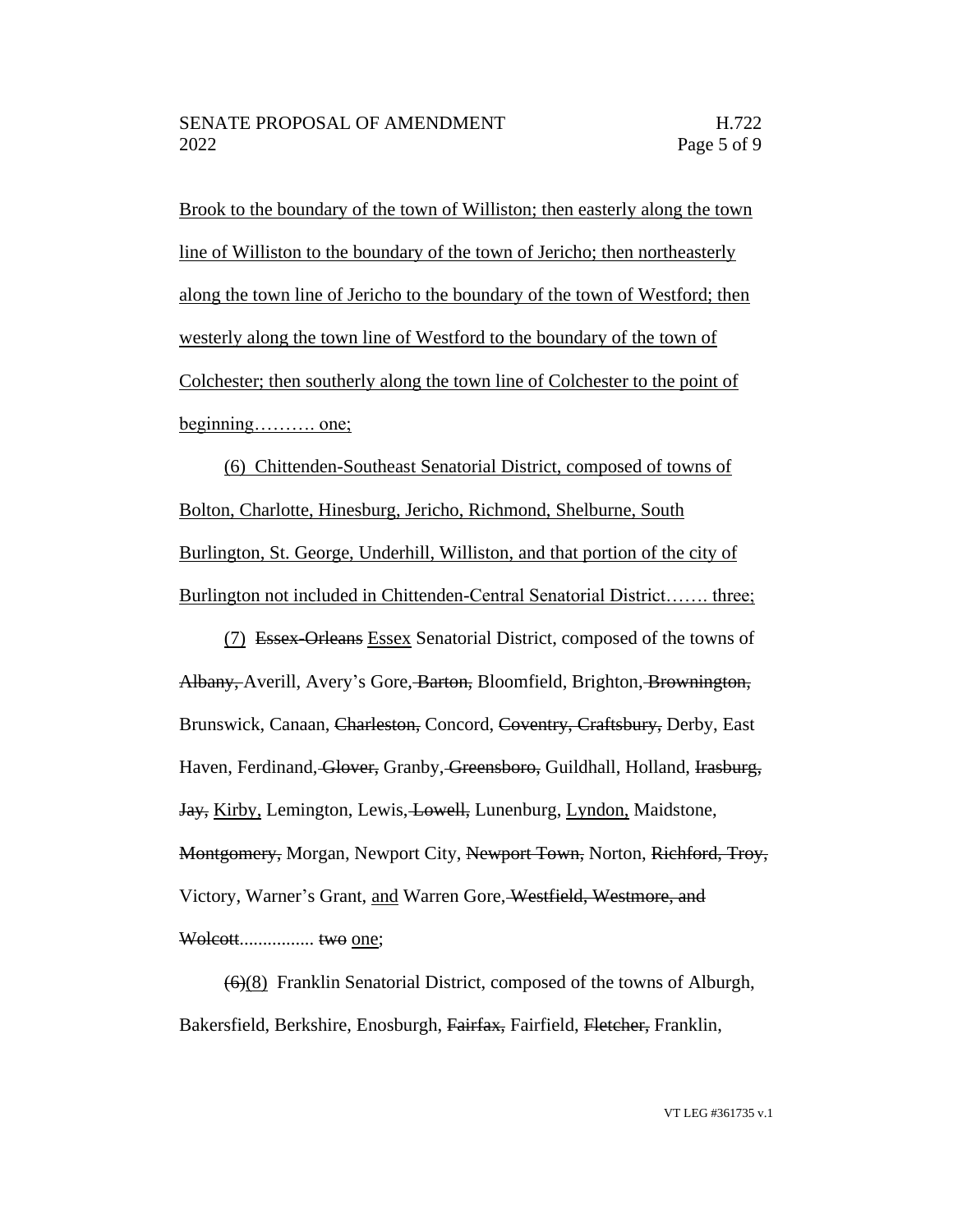Georgia, Highgate, Richford, St. Albans City, St. Albans Town, Sheldon, and Swanton................ two;

(7)(9) Grand Isle Senatorial District, composed of the towns of Colchester, Grand Isle, Isle La Motte, North Hero, and South Hero, and that portion of the town of Colchester encompassed within a boundary beginning at the point where the southern boundary line of Colchester and the northern boundary of the city of Winooski intersects with U.S. Route 7; then northerly along the western side of the centerline of U.S. Route 7 to the intersection of Hercules Drive; then easterly along the northern side of the centerline of Hercules Drive; then continue southerly along the eastern side of the centerline of Hercules Drive to the intersection of Vermont National Guard Road; then southeasterly along the northeastern side of the centerline of Vermont National Guard Road to the intersection of Hegeman Avenue; then northeasterly along the northwestern side of the centerline of Hegeman Avenue to the intersection of Barnes Avenue; then briefly northwesterly along the southwestern side of the centerline of Barnes Avenue to the intersection of Troy Avenue; then northeasterly along the northwestern side of the centerline of Troy Avenue to where it joins Hegeman Avenue; then briefly southeasterly along the northeastern side of the centerline of Hegeman Avenue to the intersection of Vermont Avenue; then briefly easterly along the northern side of the centerline of Vermont Avenue to where it intersects with the boundary of the town of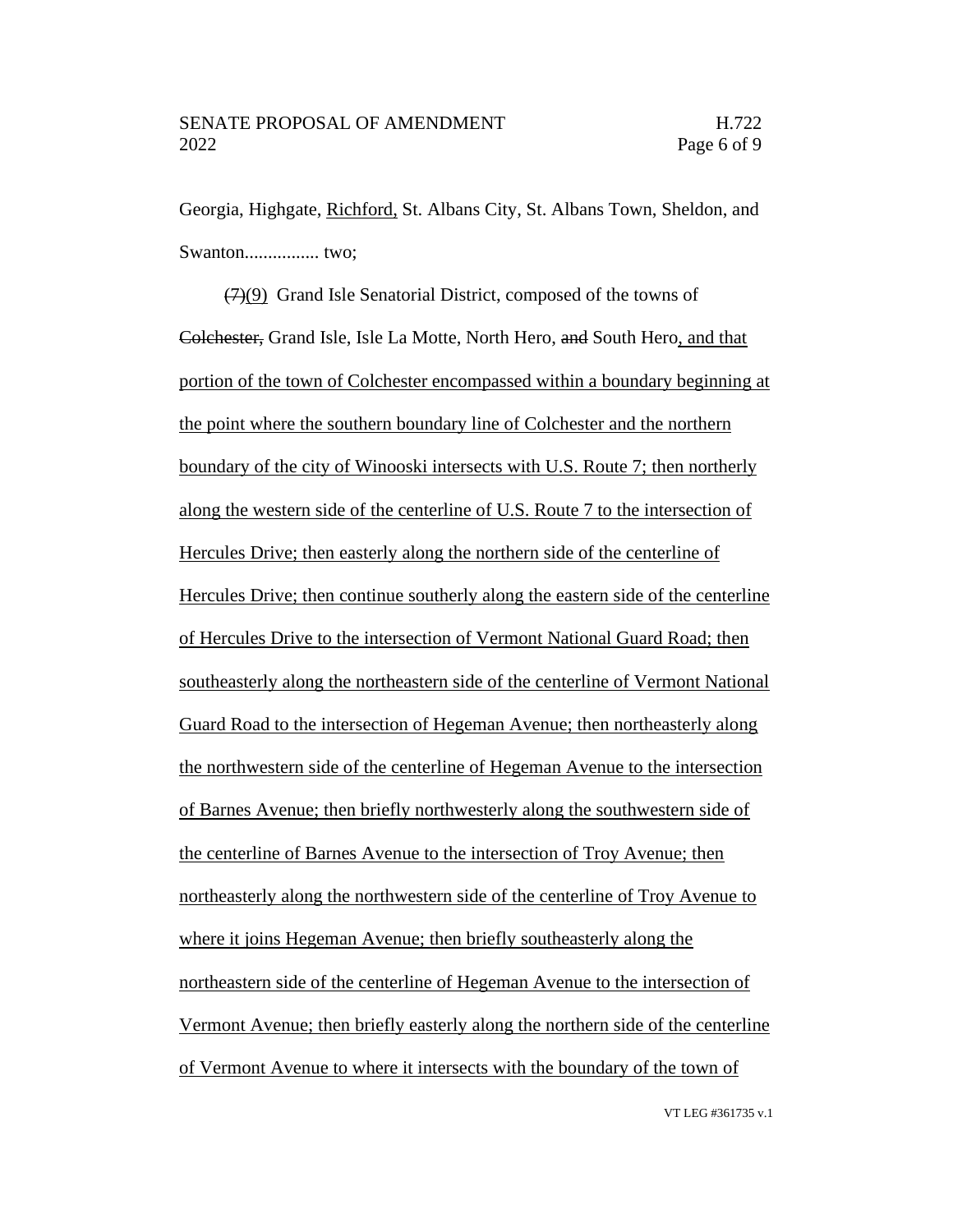Essex; then northeasterly along the town line of Essex to the boundary of the town of Milton; then northwesterly along the town line of Milton to the boundary of the town of South Hero; then southwesterly along the town line of South Hero to the state border of New York; then southerly along the state border of New York to the boundary of the city of South Burlington in Lake Champlain; then easterly along the city line of South Burlington to the boundary of the city of Burlington; then easterly along the city line of Burlington to the boundary of the city of Winooski; then northeasterly along the city line of Winooski; then continue along the city line of Winooski to the point of beginning................ one;

(8)(10) Lamoille Senatorial District, composed of the towns of Belvidere, Cambridge, Eden, Elmore, Fletcher, Hyde Park, Johnson, Morristown, Stowe, and Waterville, and Wolcott................ one;

 $(9)(11)$  Orange Senatorial District, composed of the towns of Braintree, Bradford, Brookfield, Chelsea, Corinth, Fairlee, Randolph, Strafford, Thetford, Topsham, Tunbridge, Vershire, Washington, West Fairlee, and Williamstown................ one;

(12) Orleans Senatorial District, composed of the towns of Albany, Barton, Brownington, Burke, Charleston, Coventry, Craftsbury, Glover, Greensboro, Irasburg, Jay, Lowell, Montgomery, Newport Town, Newark, Sheffield, Sutton, Troy, Westfield, and Westmore................ one;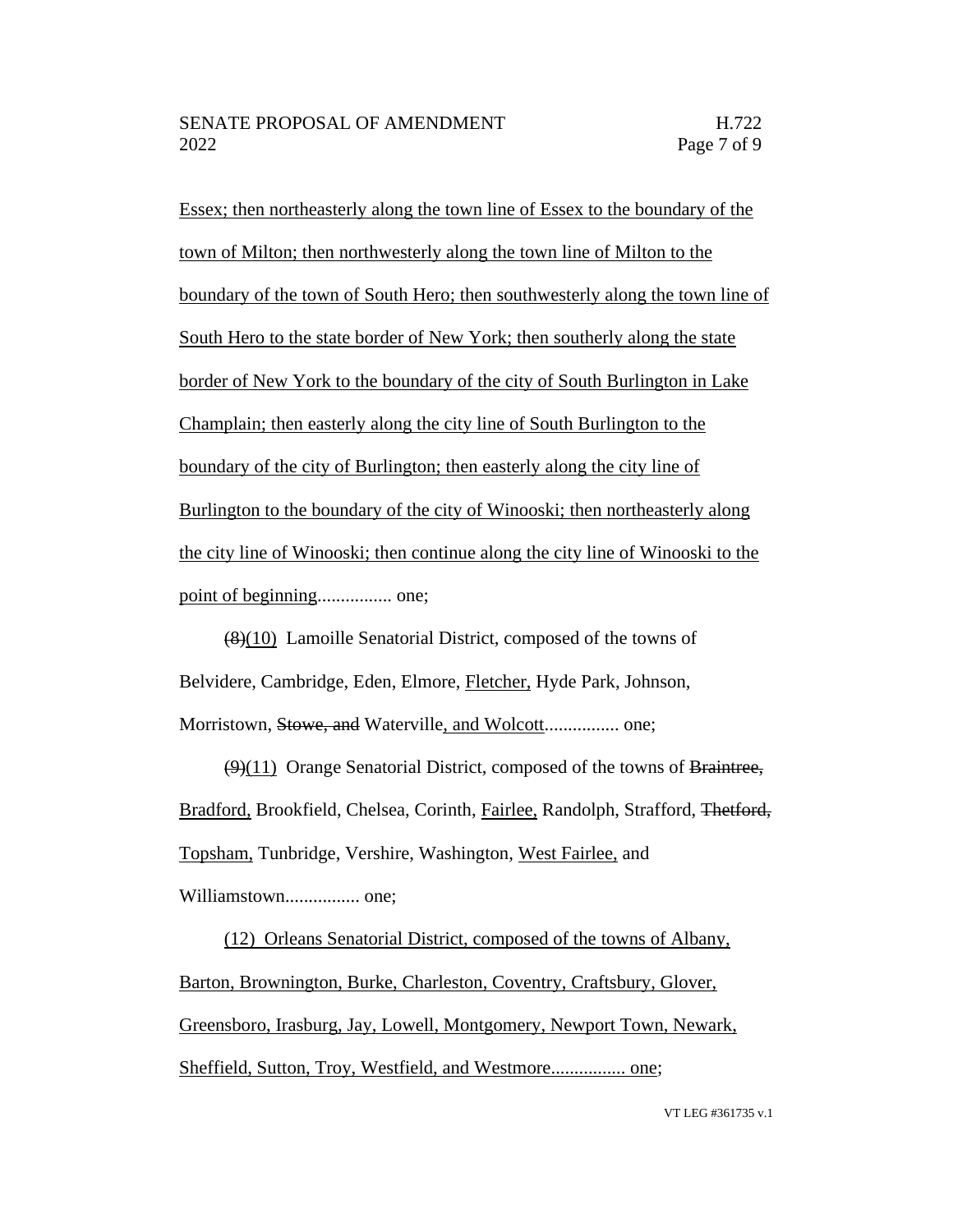(10)(13) Rutland Senatorial District, composed of the towns of Benson, Brandon, Castleton, Chittenden, Clarendon, Danby, Fair Haven, Hubbardton, Ira, Killington, Mendon, Middletown Springs, Mt. Holly, Mt. Tabor, Pawlet, Pittsfield, Pittsford, Poultney, Proctor, Rutland City, Rutland Town, Shrewsbury, Sudbury, Tinmouth, Wallingford, Wells, West Haven, and West Rutland................ three;

(11)(14) Washington Senatorial District, composed of the towns of Barre City, Barre Town, Berlin, Braintree, Cabot, Calais, Duxbury, East Montpelier, Fayston, Marshfield, Middlesex, Montpelier, Moretown, Northfield, Orange, Plainfield, Roxbury, Stowe, Waitsfield, Warren, Waterbury, Woodbury, and Worcester................ three;

 $(12)(15)$  Windham Senatorial District, composed of the towns of Athens, Brattleboro, Brookline, Dover, Dummerston, Grafton, Guilford, Halifax, Jamaica, Marlboro, Newfane, Putney, Rockingham, Somerset, Stratton, Townshend, Vernon, Wardsboro, Westminster, Whitingham, and Windham................ two;

(13)(16) Windsor Senatorial District, composed of the towns of Andover, Baltimore, Barnard, Bethel, Bridgewater, Cavendish, Chester, Hartford, Hartland, Londonderry, Ludlow, Mt. Holly, Norwich, Pittsfield, Plymouth, Pomfret, Reading, Rochester, Royalton, Sharon, Springfield,